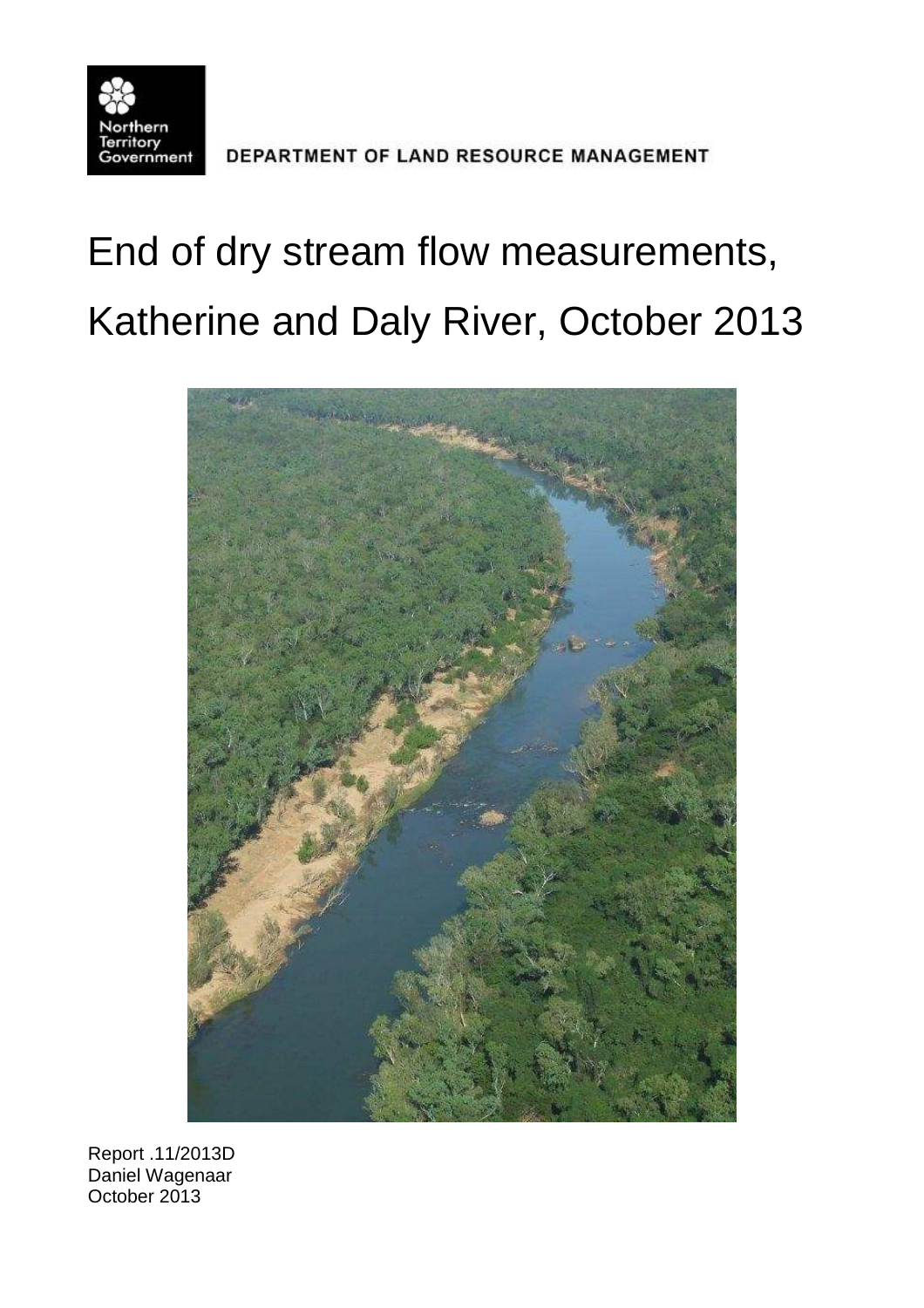#### **Bibliographic Reference**

Wagenaar, D (October 2013), End of dry stream flow measurements, Katherine and Daly River, October 2013, Northern Territory Government Department of Land Resource Management, Technical Report No. 11/2013D

For further information contact: Department of Land Resource Management PO Box 496, Palmerston, NT, 0831 Australia

Copyright and Disclaimer © 2008 Northern Territory Government

Copyright resides with the Northern Territory Government, 2006. Information contained in this publication may be copied or reproduced for study, research, information, or educational purposes, subject to inclusion of an acknowledgment of the source.

Cover photo: Aerial Image of Daly River at Theyona. Sean Lawrie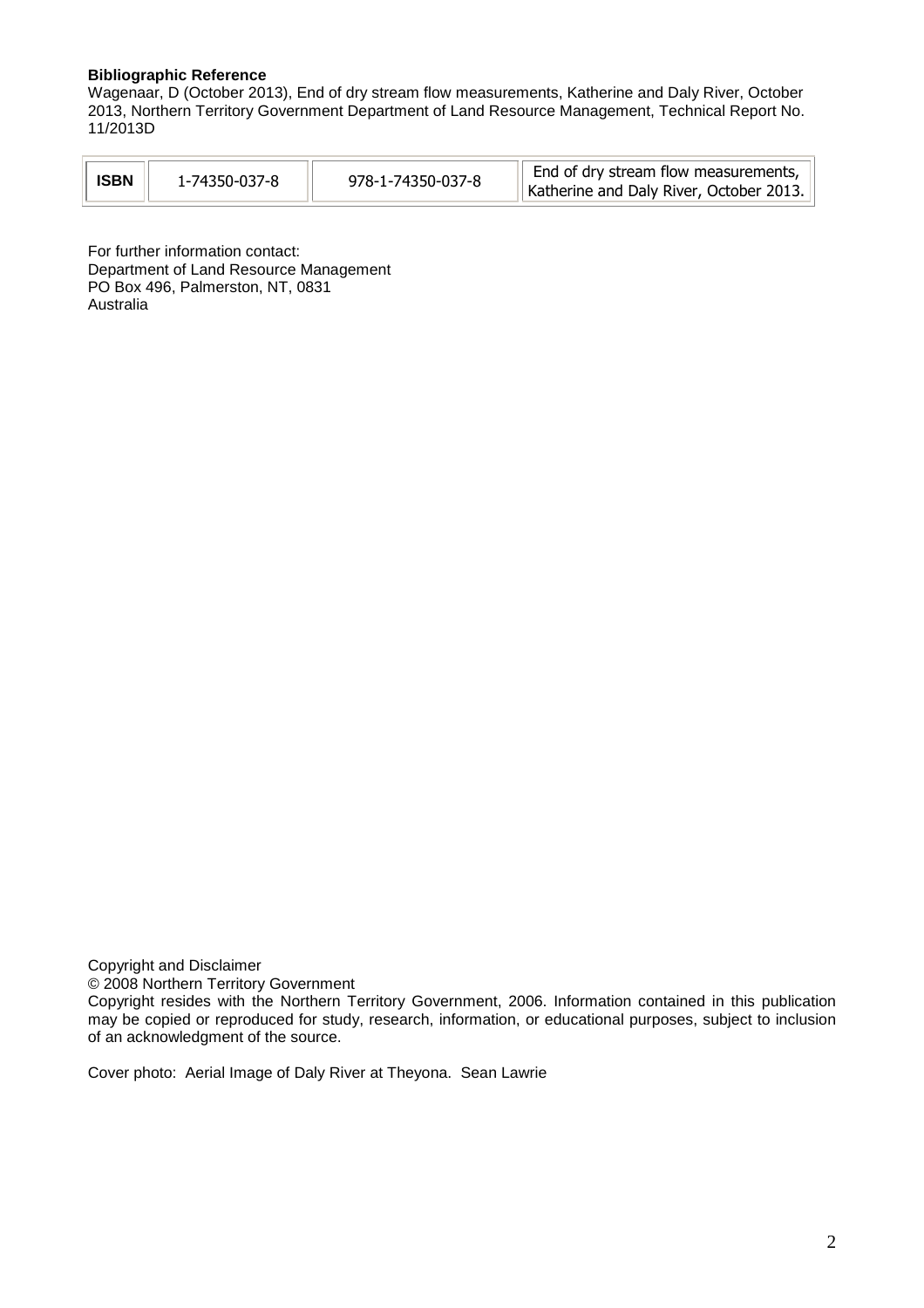# **Table of Contents**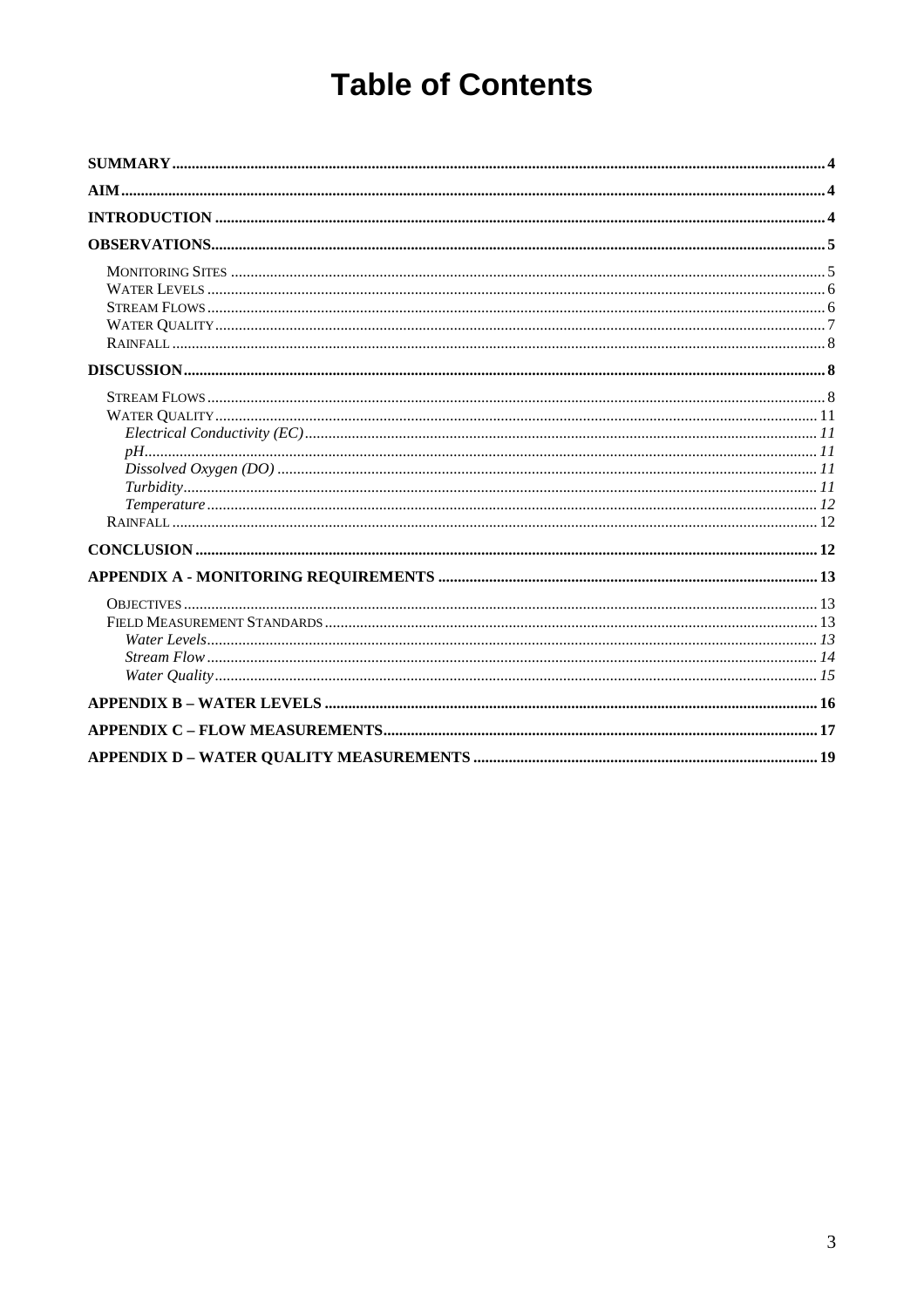# <span id="page-3-0"></span>**Summary**

Stream flow and water quality measurements were made along the reaches of the Katherine and Daly Rivers in early October 2013. The flow increases progressively downstream with a maximum flow measured of 33.1 cumecs at Mount Nancar in the Daly River. The results obtained illustrate the contribution of flows from the different aquifers and sub catchments towards the total runoff in the Daly River.

The October 2013 stream flows are well above the average minimum flow from 1961 to 2012 at the individual monitoring sites. The stream flow measurements do indicate that there is a reduction in base flows over the last three years.

Groundwater levels were not monitored during this period.

### <span id="page-3-1"></span>**Aim**

To perform end of the dry stream flow and water quality measurements in the Katherine and Daly River catchments encompassing the greater part of the Tindall Limestone and Oolloo aquifers. The monitoring exercise serve two purposes, firstly compiling baseline information for the catchment to evaluate future stream flow and water quality measurements during the same period of the year and secondly to provide information to assist with the calibration of the hydrological model for the catchment.

### <span id="page-3-2"></span>**Introduction**

Water Allocation Plans (WAP's) were developed for the Tindall Limestone (Katherine) and Oolloo aquifer to ensure that water allocation and the management thereof is done in a sustainable manner to preserve this scarce resource for future generations. Monitoring programs were developed for each of the WAP's to ensure that all monitoring performed is done in line with Department Strategies, Water Allocation Plans and Water Resource Assessment requirements.

The Tindall Limestone Aquifer (Katherine) and Oolloo Aquifer WAP's monitoring programs are based on detailed monitoring objectives, frameworks and data requirements for each of the monitoring sites within the respective areas. The monitoring framework primarily consists of the following two categories.

- continuous monitoring of stage and discharge for the development of stage discharge relationships. This information is used to perform flow calculations and statistical analysis of catchment characteristics.
- snap shot of water levels and discharge in the catchment at the end of the wet and dry seasons. This information is used to assist with the calibration of hydrological model.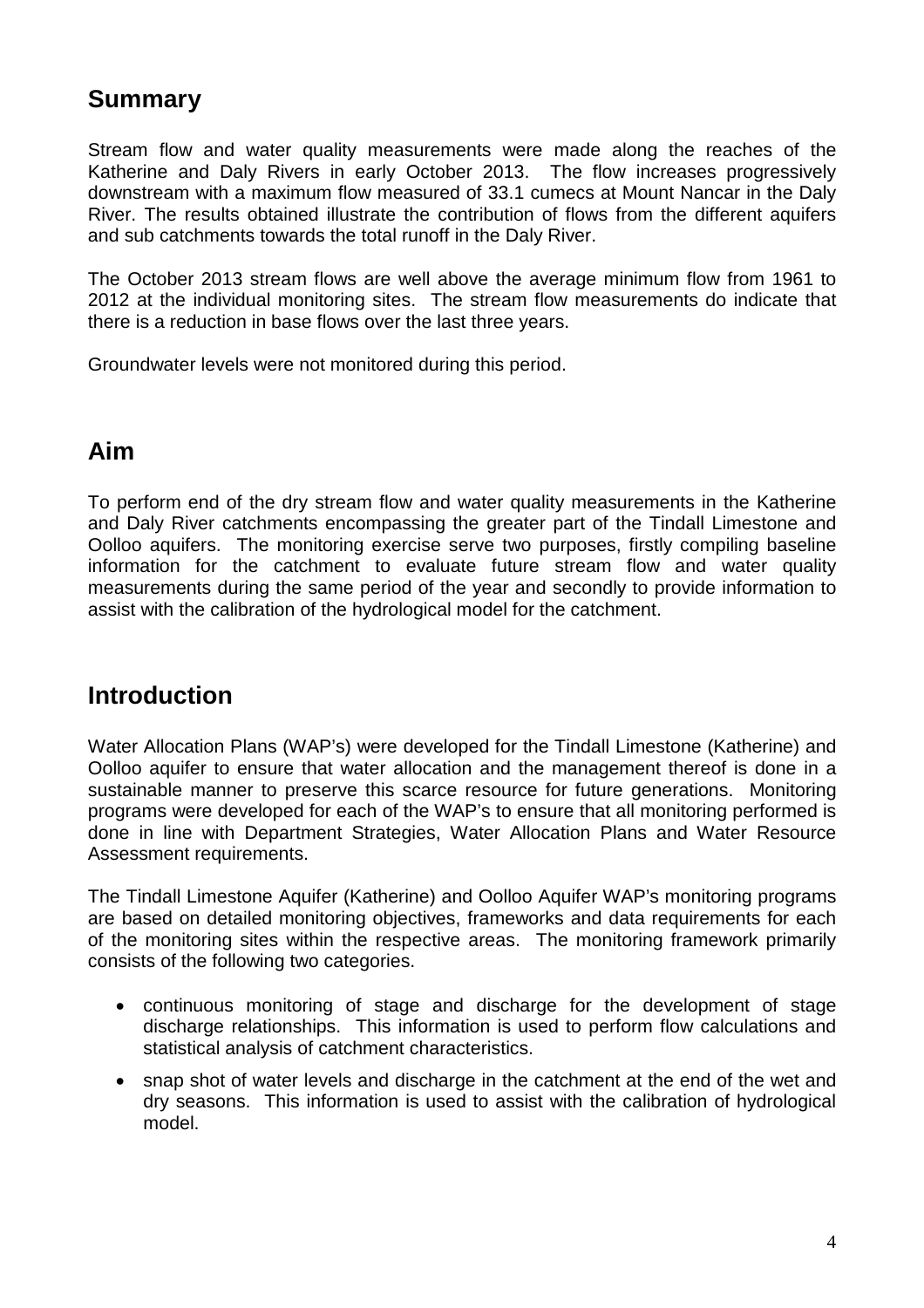The Katherine Daly WAP Measurements report summarises the measurements performed during the "snap shot" measurement exercise. The information collected during the measurement exercise is mainly used to assist with the calibration of the hydrological model used for the prediction of water levels and flows in the Tindall Limestone Aquifer (Katherine) and Oolloo aquifer areas.

The snap shot measurements are performed after the wet season or last flood event and at the end of the dry or before the first rainfall event, which are normally during the months of June and October respectively. The time frame of snap shot measurements are not fixed and can vary annually based on the weather conditions. The indicators that the user must take into account to determine the time for snap shot measurements can be categorised under the following points.

- measurement of water levels and flow at the end of the wet when the hydrograph recession leg approaches base flow and there are no further indication of rainfall in the catchment.
- measurement of water levels and flow at the end of dry before the first rains to ensure that measurements encompasses only base flow.

The hydrological information collected during the "snap shot" measurements is also used to compare current flow conditions against previous year runoff, which gives an approximation of what the flows would be by the end of the season.

# <span id="page-4-0"></span>**Observations**

The measurements were carried out from the 7 October 2013 to 18 October 2013 and the period was within the recommended timeframe as stipulated in the water monitoring programs. The monitoring performed during the "snap shot" measurement exercise consisted of surface water levels, stream flows and water quality parameters at the monitoring sites indicated on Figure 1. The requirements for the scheduled monitoring are summarised in **Appendix A** under monitoring objectives and field measurement standards. The field measurement standards are used to quantify the influences of measuring techniques and site conditions on the accuracy of the data sets collected.

#### <span id="page-4-1"></span>*Monitoring Sites*

The monitoring sites documented in the Tindall Limestone (Katherine) and Oolloo aquifer water allocation plans for the "snap shot" measurement exercise are shown on Figure 1 in relation to known features. There were two monitoring sites; G8140044 and G8140222 excluded from the October 2013 monitoring as result of insufficient information supplied to technical teams.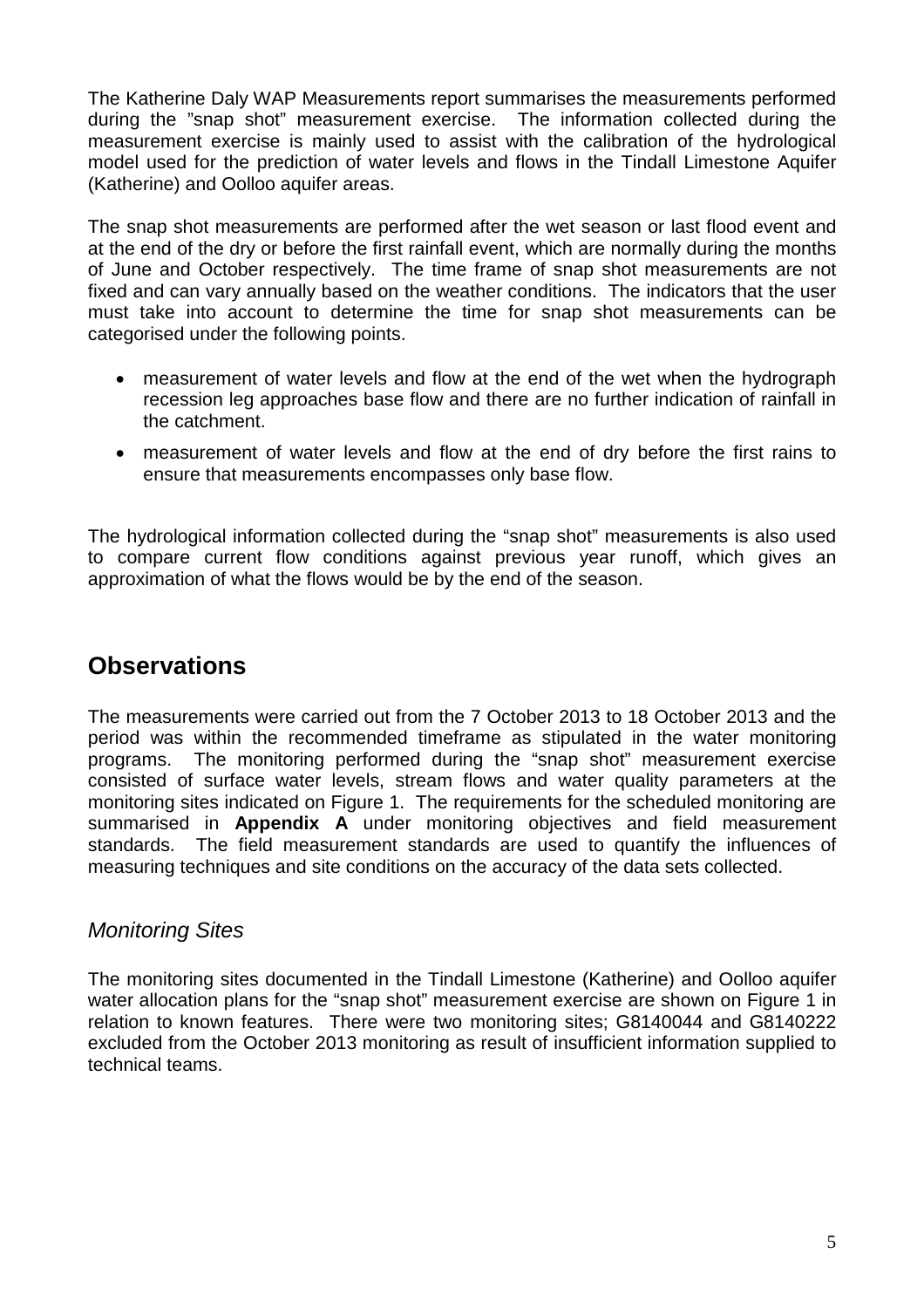

*Figure 1: Monitoring Sites, October 2013*

#### <span id="page-5-0"></span>*Water Levels*

The surface water levels recorded at monitoring sites are based on gauge board readings. The water level information together with the stream flow measurements are used to further develop stage discharge relationships of each monitoring site. There were a couple of monitoring sites that are not equipped with gauge boards and as a result no water levels were taken during the site visits. The surface water level results are tabled in **Appendix B.**

#### <span id="page-5-1"></span>*Stream Flows*

The stream flow measurements were performed using acoustic doppler current profiler technology and the instrument selection at each monitoring site was dependent on the site and hydraulic conditions. The flow measurements are spatially represented on Figure 2, illustrating the increase in flows as you move from the upper catchment downstream to the lower catchment. The flow measurement results are tabled in **Appendix C**.

The stream flow measurements performed are within the required standards and quality assurance protocol taken into account the site and hydraulic conditions present. The process was further quantified by applying a quality matrix to each individual measurement.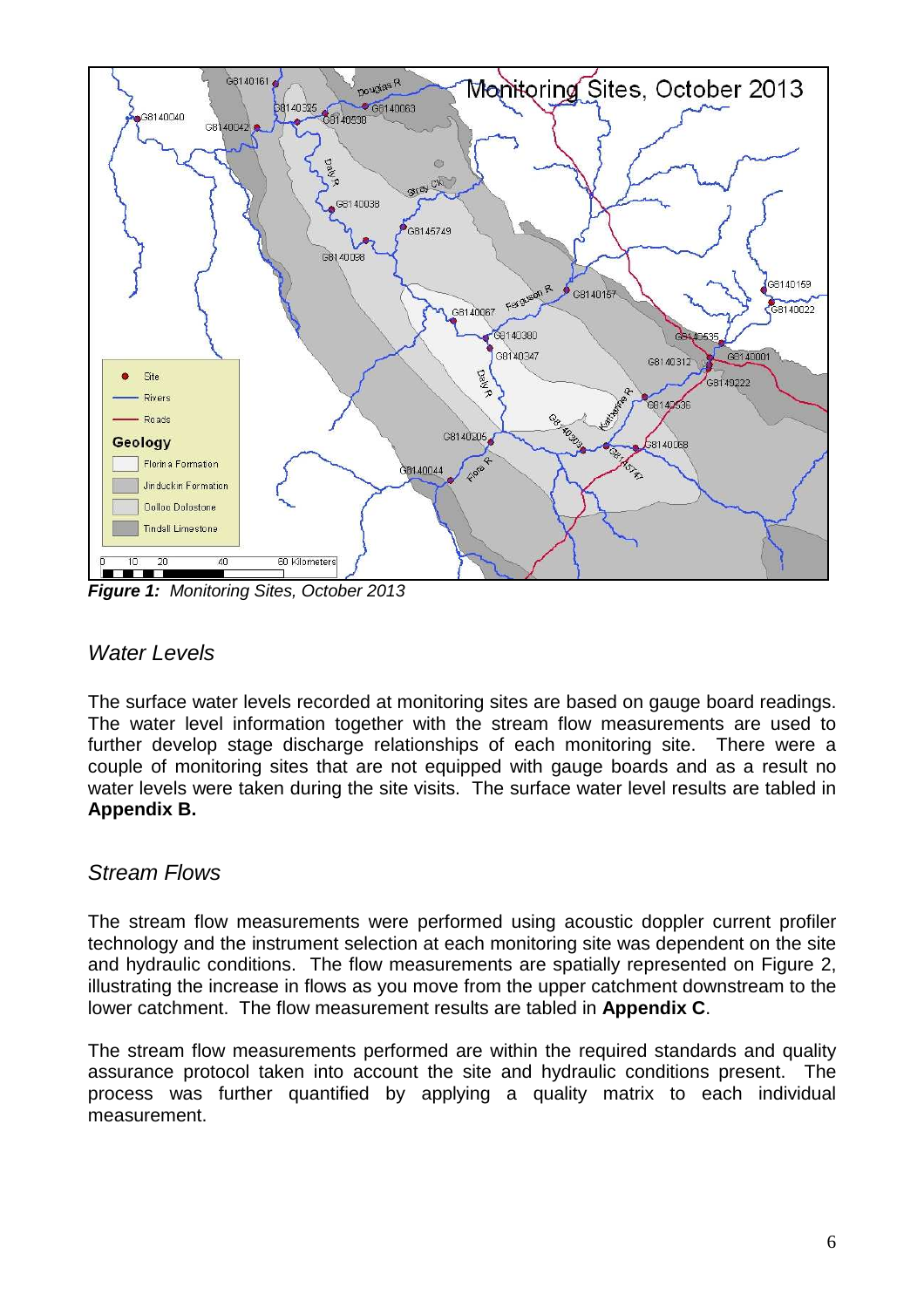

*Figure 2: Stream Flows, October 2013*

#### <span id="page-6-0"></span>*Water Quality*

The water quality monitoring that was performed consisted of insitu measurements with multiparameter instrument and water samples. The insitu measurements were performed with a Hydrolab Quanta and the field parameters measured are summarised in Table 1.1. In addition to the Hydrolab instrument a Hack instrument was used for turbidity measurements.

#### **Table 1.1**

| <b>Hydrolab Quanta</b>        | <b>Hack</b> |
|-------------------------------|-------------|
| • Electrical Conductivity (EC | • Turbidity |
| рH                            |             |
| • Dissolved Oxygen (DO)       |             |
| Temperature                   |             |

The water quality samples taken during the field measurements were general parameters, total nutrients and filtered nutrients. The analysis of the water quality samples will be an addendum to the report due to the time frame required for analysing the samples. The water quality insitu measurements are tabled in **Appendix D.**

The water quality measurements performed are within the required standards and quality assurance protocol taken into account the site conditions. The process was further quantified by ensuring that instrumentation was calibrated before and after the "snap shot" measurement exercise. Post processing was performed on the insitu measurements by adjusting the data sets for of sensor drift using the pre and post calibration results.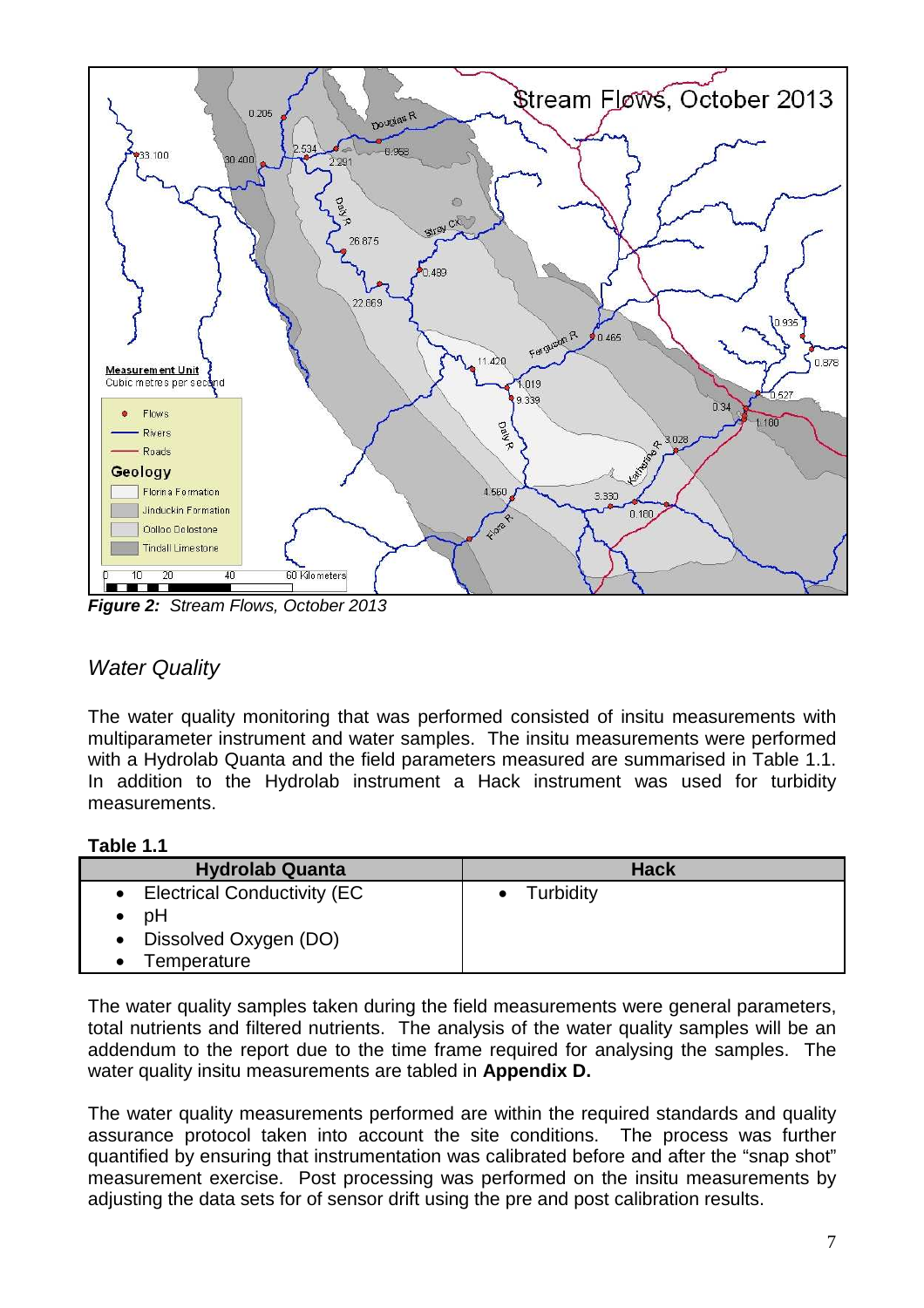#### <span id="page-7-0"></span>*Rainfall*

Rainfall data was collated from monitoring sites in the catchment over the same period as the "snap shot" measurements exercise to identify if local runoff affected the field measurements.

The rainfall data transmitted via telemetry from monitoring sites to Hydstra database was used for this purpose.



**Figure 3** Rainfall Figures

# <span id="page-7-2"></span><span id="page-7-1"></span>**Discussion**

#### *Stream Flows*

The measurements performed in the Katherine and Daly River catchments comply with the continuity principle and are consistent with increasing flow moving downstream towards the lower catchment.

There are some cases where major discrepancies exist between measured flow and latest rating curve values in Hydstra. This is described to the following aspects that have an influence on the relationship between measured flow and current rating curve.

- unstable low flow stage discharge relationship
- the control is not dominant feature and is affected by changes down stream
- the low flow stage discharge relationship not sufficiently developed.

Monitoring sites that do not have a stage discharge relationship in Hydstra are flagged with a 9999.99 code.

The increase in stream flows from the upper to lower catchment in the Katherine and Daly River systems are illustrated in Figure 4. The tributaries to the main river reach are also indicated on the graph, showing the flow contribution from each tributary.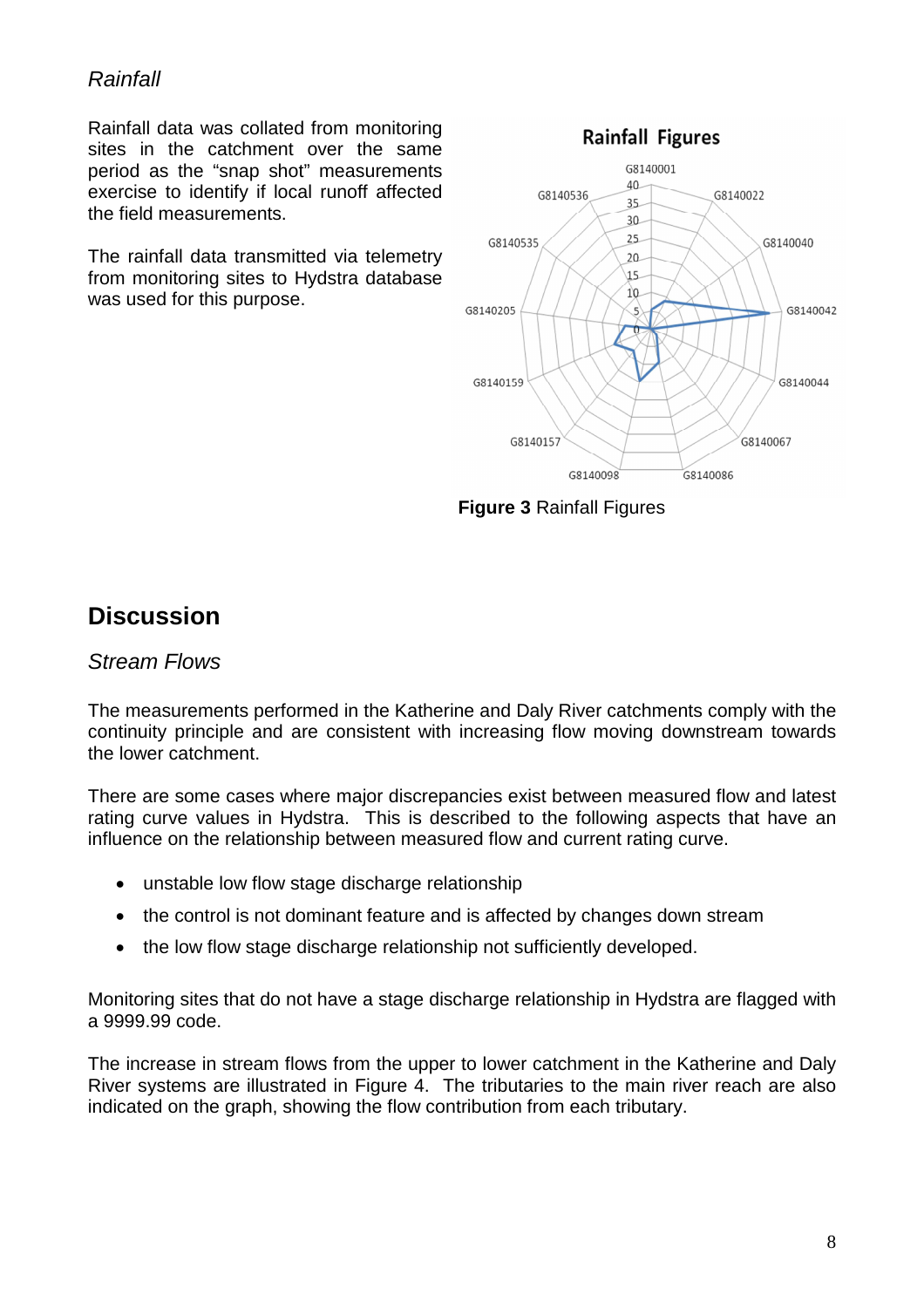

**Figure 4** Increasing Flows

From the flow information it is evident that there exist two significant flow contributions to the catchment runoff, the first being the Tindall Limestone discharge in the upper reaches of the Flora River and the second contribution is where the Daly River is crossing from the Florina formation to the Oolloo Dolostone.

The contribution of flows from the different sub catchments \ geology formations to the total catchment runoff in the Katherine River and Daly River catchments are summarised in Table 1.2.

| <b>Aquifer</b>           | <b>Catchment</b>   | <b>Flows</b><br>(m $^{3}$ /s) | <b>Total Flow</b><br>(m <sup>3</sup> /s) |  |  |
|--------------------------|--------------------|-------------------------------|------------------------------------------|--|--|
|                          | Katherine          | 2.501                         |                                          |  |  |
|                          | Flora              | 4.560                         |                                          |  |  |
|                          | Fergusson          | 0.465                         |                                          |  |  |
| <b>Tindall Limestone</b> | <b>Stray Creek</b> | 0.489                         | 13.211                                   |  |  |
|                          | Douglas            | 2.291                         |                                          |  |  |
|                          | Green Ant          | 0.205                         |                                          |  |  |
|                          | Lower Daly         | 2.700                         |                                          |  |  |
| Oolloo                   | Katherine \ Daly   | 20.094                        | 19.889                                   |  |  |
|                          |                    | <b>Total Catchment</b>        | 33.100                                   |  |  |

| Table 1.2 |  |
|-----------|--|
|-----------|--|

The stream flows measured in October 2013 at Katherine Railway Bridge (G8140001), Dorisvale (G8140067) and Mount Nancar (G8140040) are graphically shown in Figure 5 against the minimum annual flows from 1961 to 2012 at each of the monitoring sites. The October 2013 stream flows are well above the average minimum flow at each of the respective sites although the flows do indicate that there is a reduction in base flows over the past three years.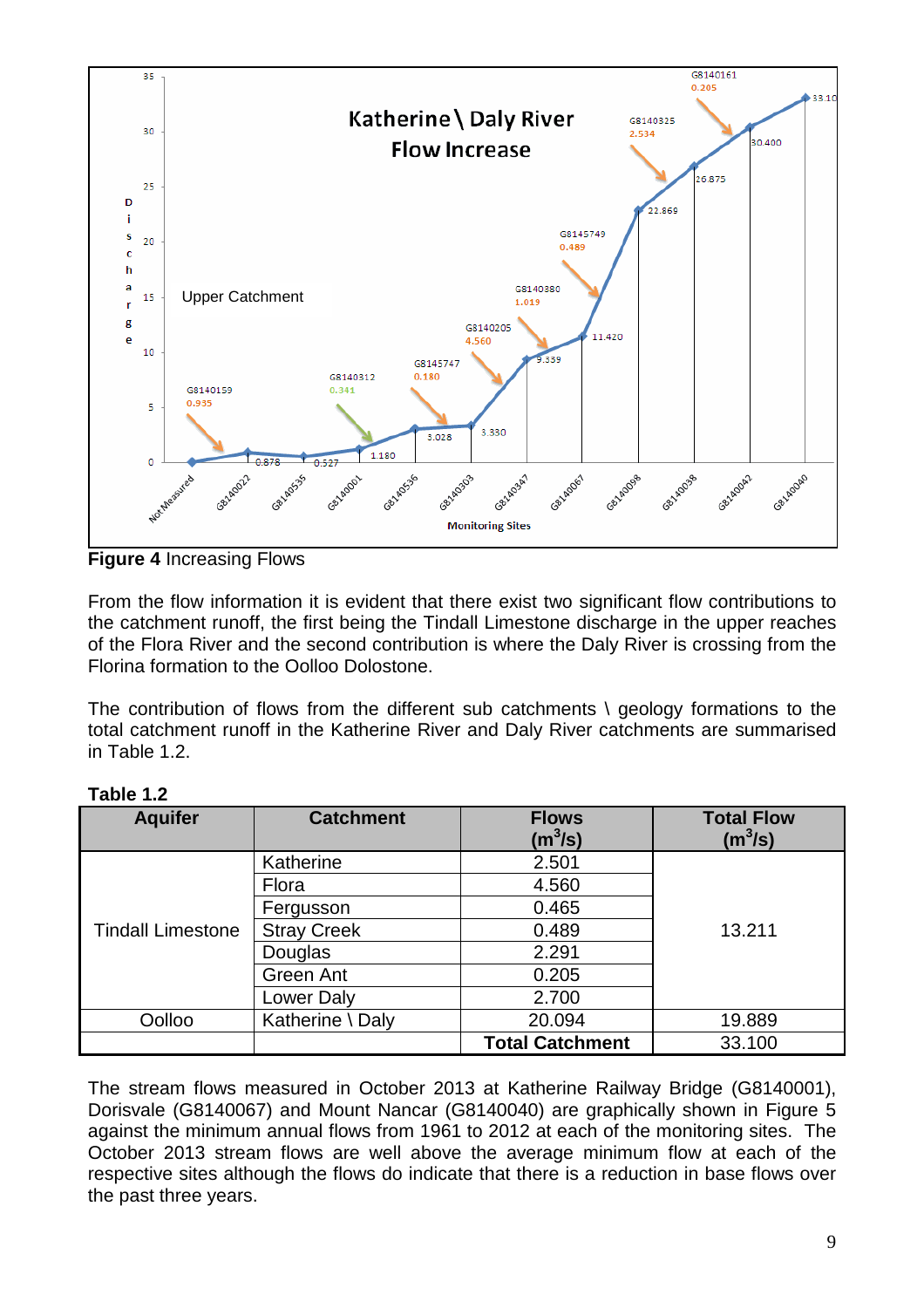

**Figure 5** Minimum Annual Flows

Substantial flow measurements were performed in the past at the various monitoring sites and only during the last four years measurements were synchronised within a specific time frame to give a more realistic overview of the catchment conditions. The stream flow measurements performed during the past four years from 2010 until 2013 during the months of September and October in the main river reach are graphically displayed in Figure 6.

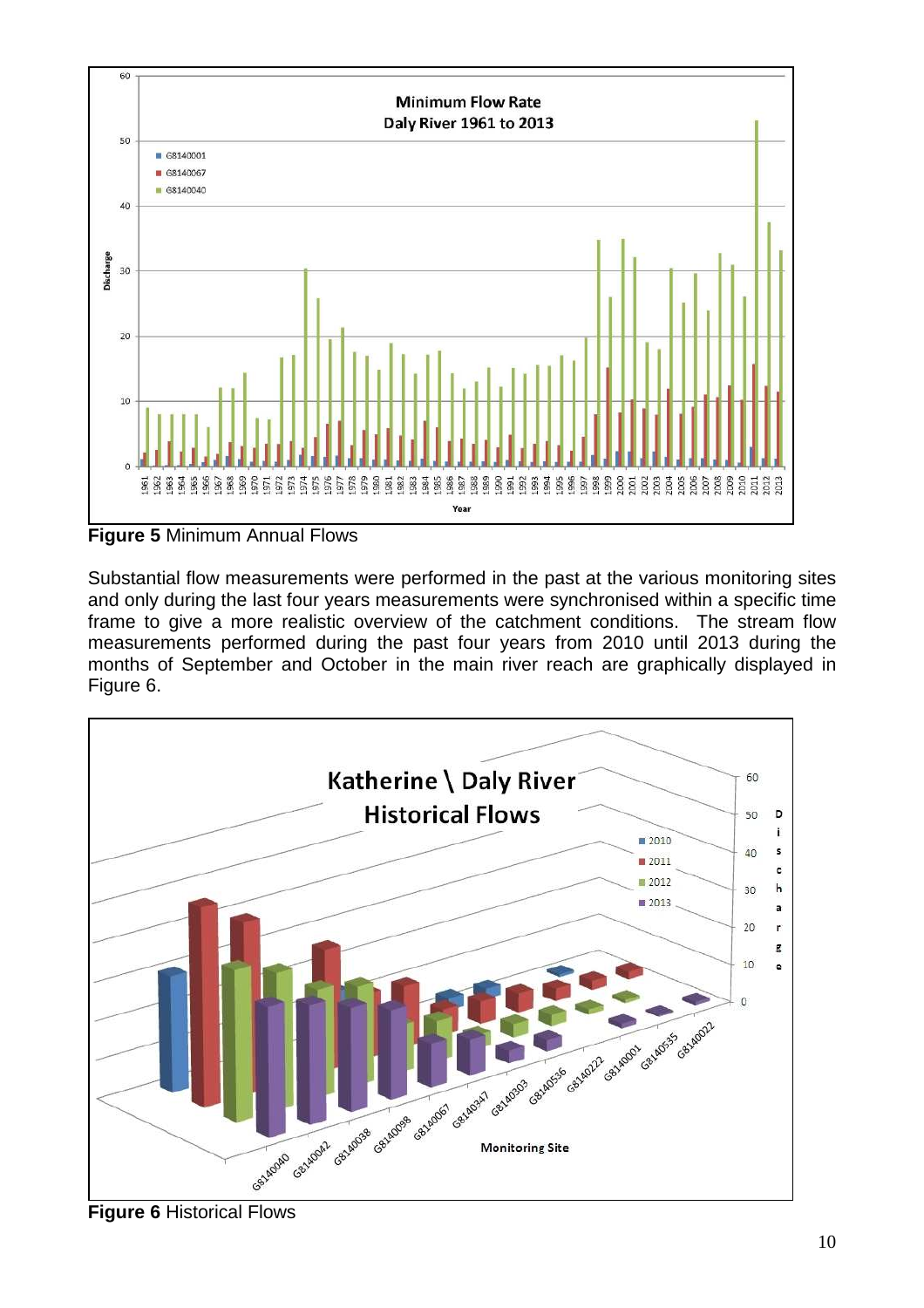The total rainfall during 1 May to 30 April of each water allocation plan year is graphically shown in Figure 7 for Katherine Railway Bridge (G8140001), Dorisvale (G8140067) and Mount Nancar (G8140040) monitoring sites. Although there is not a clear correlation at all monitoring sites between the reduction in flows in Figure 6 and the total rainfall it does verify the variation in base flows over the period.





#### <span id="page-10-1"></span><span id="page-10-0"></span>*Water Quality*

#### Electrical Conductivity (EC)

The electrical conductivity results vary between the monitoring points, however the data do indicate that recharge from Tindall Limestone aquifer especially in smaller tributaries have a higher electrical conductivity. This is confirmed where the electrical conductivity increase by an order of ten in the Katherine River at monitoring points downstream Ironwood (G8140535), which is located upstream of the Tindall limestone aquifer boundary.

#### <span id="page-10-2"></span>pH

The pH results vary between 6.77 at the lower scale at Seventeen Mile Creek (G8140159) to 8.15 at the upper scale at Stray Creek (G8145749), which falls within the Australian guidelines for fresh water of 6.5 – 9.0.

#### <span id="page-10-3"></span>Dissolved Oxygen (DO)

The DO results at the monitoring points with high EC indicates the opposite of theoretical relationship between salinity and dissolved oxygen, where the level of dissolved oxygen will decrease when the salinity increases. There are however a number of other factors that can affect the DO level such as temperature, diffusion from surrounding air, waste product of photosynthesis and aeration. The monitoring points with high EC values are located in tributaries that contain a number of rock bars, which assist with the aeration process resulting in a higher DO value.

#### <span id="page-10-4"></span>**Turbidity**

The turbidity is relatively low with the lowest value of 0.15 measured at Katherine Hot Springs (G8140312) and the highest values of 3 recorded in the lower Daly. The results do not show a specific trend and are probably based on the site conditions present at the site.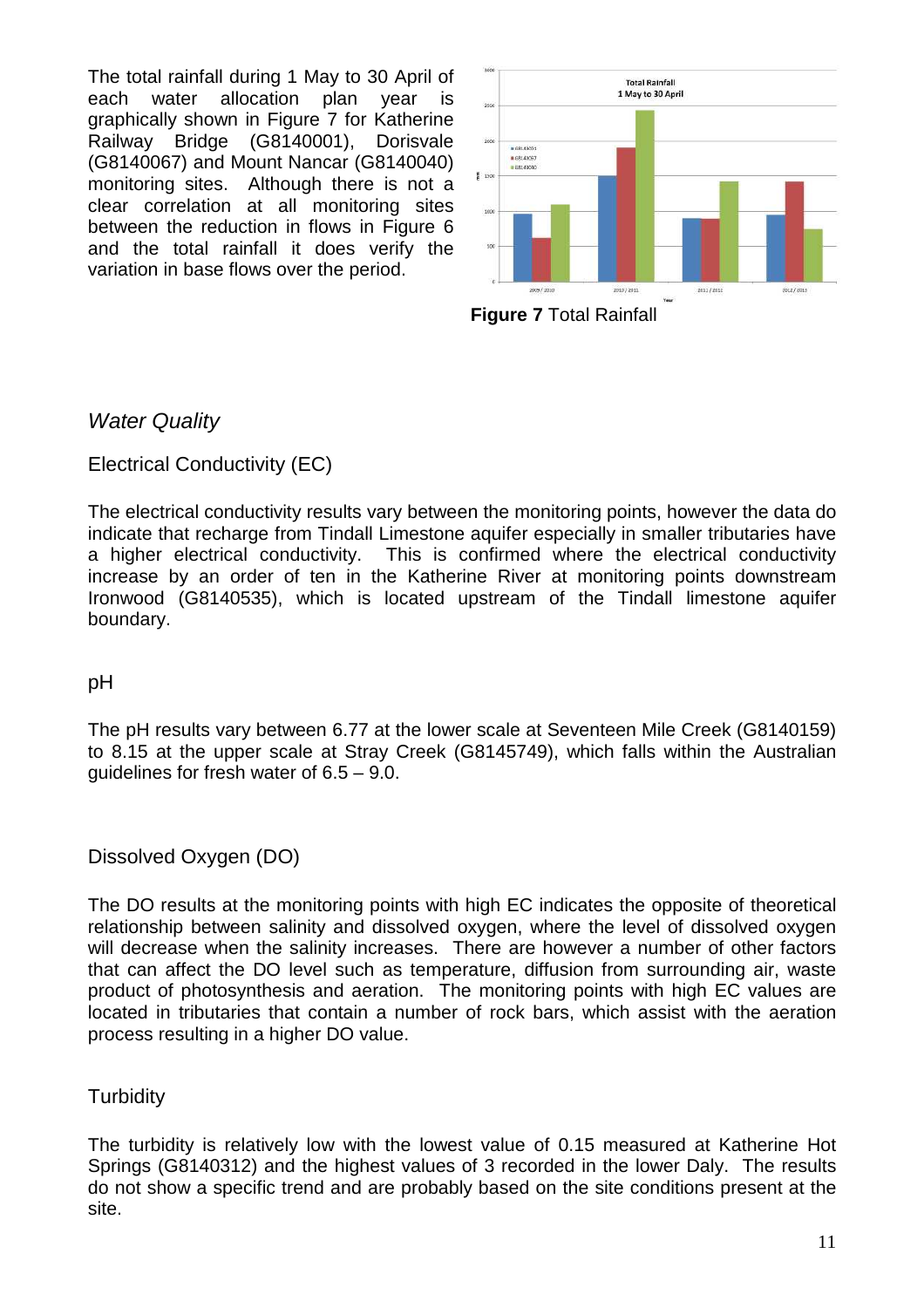#### <span id="page-11-0"></span>**Temperature**

The water temperatures vary between 28 C to 33 C. The measurement time during the day does not seem to affect the measurements.

#### <span id="page-11-1"></span>*Rainfall*

The base flow conditions during the "Snap Shot" measurement exercise could be affected as result of surface water runoff generated by rainfall in the immediate catchment. The total rainfall figures from 1 October to 19 October 2013 at each of the monitoring sites are supplied in Figure 3. The rainfall events at G8140042 and G8140098 occurred 24 hours before the flow measurements were performed at the respective monitoring sites.

# <span id="page-11-2"></span>**Conclusion**

The structured monitoring frame work is aimed in better understanding of the groundwater and surface water interactions. It is therefore essential that future monitoring exercises performed in similar manner focusing on the monitoring program requirements as well as the recommendations from the assessment of the data collected.

There were areas where insufficient data was collected and this constrained the assessment process in those specific catchment areas. It is recommended that monitoring programs be reviewed to include required monitoring and that future measurement exercises be based on those requirements.

Groundwater monitoring was not performed during the measurement exercise and it is recommended that groundwater monitoring sites be identified for the 2014 monitoring program. This information will give a more complete image of the catchment and aquifer conditions and will assist greatly in the assessment process.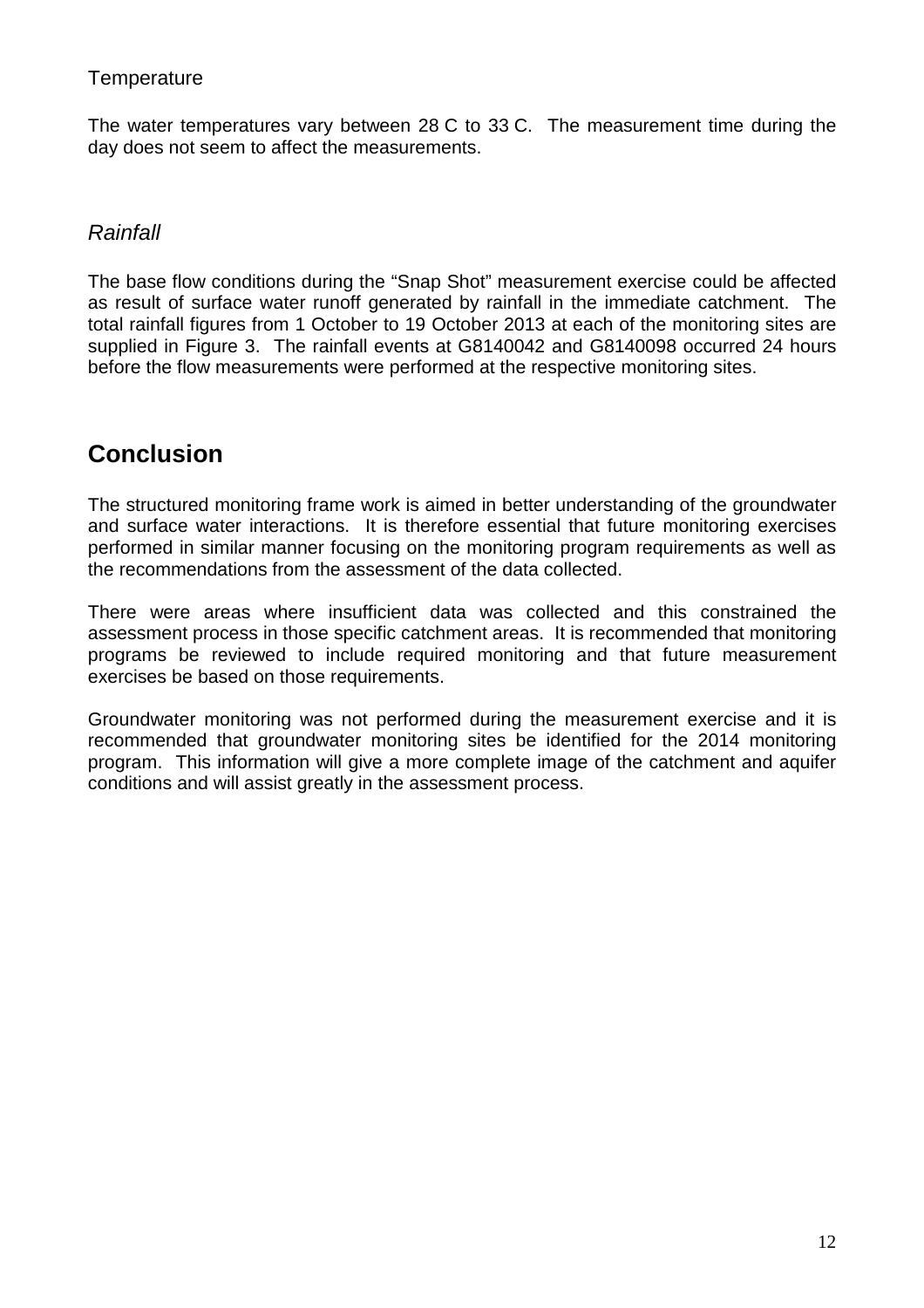# <span id="page-12-0"></span>**Appendix A - Monitoring Requirements**

#### <span id="page-12-1"></span>**Objectives**

The monitoring objectives of Tindall Limestone Aquifer (Katherine) and Oolloo Aquifer WAP's are documented in the monitoring programs under *Monitoring Objectives* as shown in the Surface Water and Groundwater monitoring frameworks in *Diagram 1.0* and *Diagram 1.1* respectively. The monitoring objectives for the snap shot measurements are based on surface water and groundwater monitoring requirements as documented in Table 1.1.

#### **Table 1.1**

| <b>Measurement</b>   | <b>Surface Water</b>    | <b>Groundwater</b>                                                                                                                                |  |  |
|----------------------|-------------------------|---------------------------------------------------------------------------------------------------------------------------------------------------|--|--|
| <b>Water Level</b>   | Gauge Board \ Survey    | Dip Tape                                                                                                                                          |  |  |
| Discharge            | <b>Flow Measurement</b> | <b>Flow Measurement at Springs</b>                                                                                                                |  |  |
| <b>Water Quality</b> | and Metals.             | Field parameters (EC, temp, pH   Field parameters (EC, temp, pH  <br>and DO), Major Ions, Nutrients and DO), Major Ions, Nutrients<br>and Metals. |  |  |

The monitoring requirements for the snap shot measurements at each monitoring site is detailed in the *Monitoring Requirements* of Tindall Limestone Aquifer (Katherine) and Oolloo aquifer WAP's monitoring programs.

#### <span id="page-12-3"></span><span id="page-12-2"></span>**Field Measurement Standards**

#### **Water Levels**

The main factors that have an influence on the accuracy of water level measurements at surface water and groundwater monitoring sites summarised in Table 1.2.

| IGNIG I.L        |                   |                                |                                                                                                       |                                                                                                                     |  |
|------------------|-------------------|--------------------------------|-------------------------------------------------------------------------------------------------------|---------------------------------------------------------------------------------------------------------------------|--|
| <b>Type</b>      | <b>Conditions</b> | <b>Influences</b>              | <b>Description</b>                                                                                    |                                                                                                                     |  |
| Surface<br>Water | Hydraulic         | Wave action                    | Waves created during high flows, wind and or<br>turbulence at gauge plates                            |                                                                                                                     |  |
|                  |                   | Instrument Location            | Point of measurement is a significant distance<br>from gauge plates, especially during high<br>flows. |                                                                                                                     |  |
|                  |                   | <b>River Bend</b><br>(outside) | Water level higher at the outside of the bend.                                                        |                                                                                                                     |  |
|                  |                   | River Bend (inside)            | Water level lower at the inside of the bend.                                                          |                                                                                                                     |  |
|                  |                   | Velocity                       | High velocities creates turbulence, etc.                                                              |                                                                                                                     |  |
|                  |                   |                                | <b>Turbulence</b>                                                                                     | Eddies \ turbulence created at gauge boards.<br>Create difficulty in reading due to fluctuations<br>in water level. |  |
|                  |                   | <b>Back Flow</b>               | Back flow creates difficulties in reading gauge<br>plates                                             |                                                                                                                     |  |
|                  | <b>Site</b>       | Sediment                       | Sediment deposition at gauge plates.<br>Gauge<br>plates can be buried under sediment.                 |                                                                                                                     |  |
|                  |                   | <b>Debris</b>                  | Debris that is collected at gauge<br>plates.                                                          |                                                                                                                     |  |

#### **Table 1.2**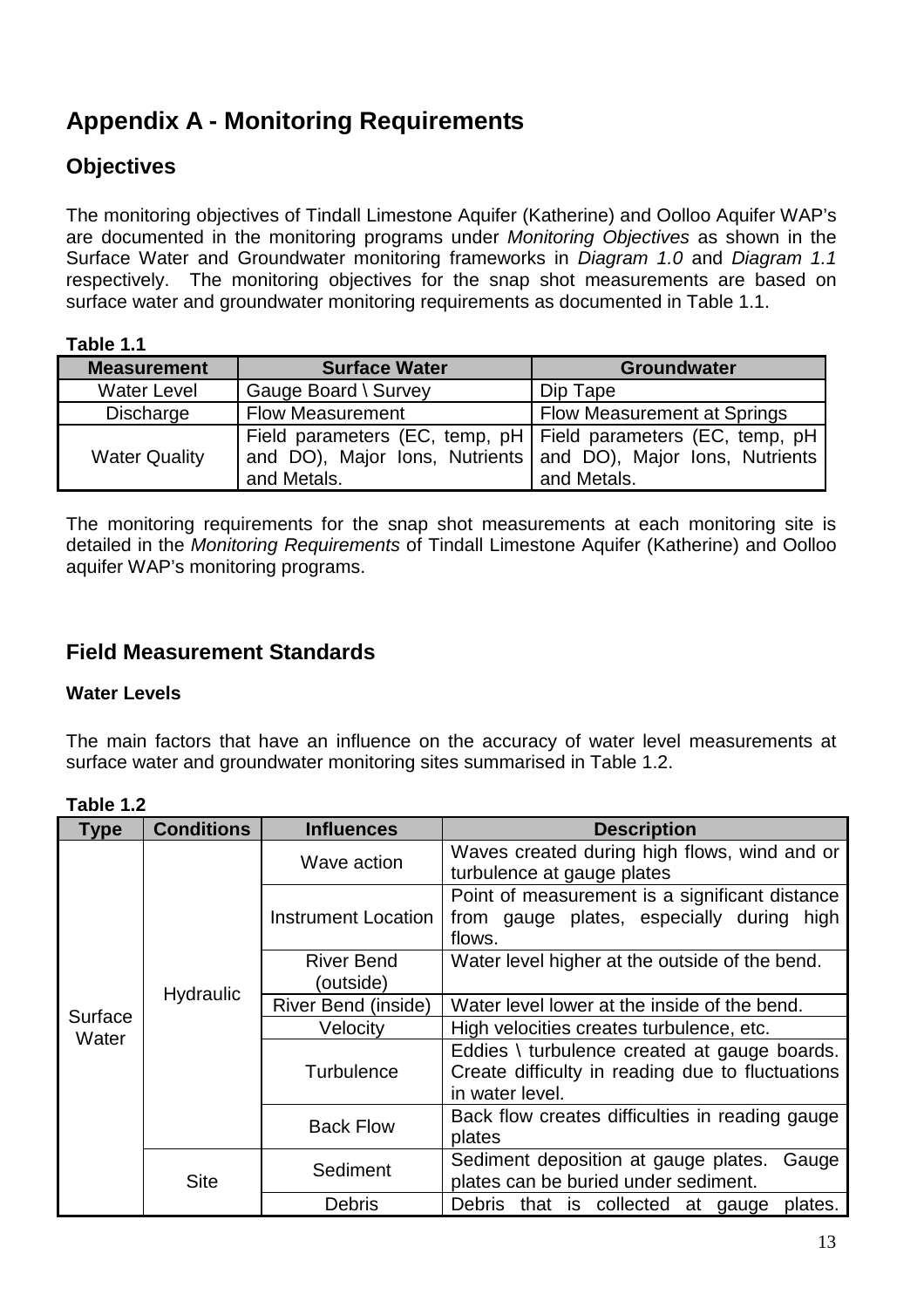| Type            | <b>Conditions</b>                   | <b>Influences</b><br><b>Description</b> |                                                                                                             |  |  |  |  |  |  |
|-----------------|-------------------------------------|-----------------------------------------|-------------------------------------------------------------------------------------------------------------|--|--|--|--|--|--|
|                 |                                     |                                         | Difficult to take readings without maintenance<br>work                                                      |  |  |  |  |  |  |
|                 |                                     | Unstable gauge<br>posts                 | posts that are<br>Gauge<br>unstable<br>create<br>inaccuracies in the gauge plate heights.                   |  |  |  |  |  |  |
|                 | Gauge                               | Unreadable gauge<br>plates              | Gauge plates that are in a bad condition is<br>difficult to read and create inaccuracies in the<br>readings |  |  |  |  |  |  |
|                 | <b>Plates</b>                       | Gauge Plate<br><b>Numbers</b>           | Missing numbers create confusion and can<br>create mistakes of up to 1m in gauge plate<br>readings.         |  |  |  |  |  |  |
|                 |                                     | Surveys                                 | In correct surveys and adjustments on gauge<br>plates causes error in gauge plate readings.                 |  |  |  |  |  |  |
|                 | Production                          | Size of Well                            | Insufficient space to perform water level<br>measurements with existing equipment                           |  |  |  |  |  |  |
|                 | <b>Boreholes</b>                    | Pumping                                 | Pumping operations influences the water level<br>measurements                                               |  |  |  |  |  |  |
| Ground<br>water | Casing<br>Unstable casing<br>Collar |                                         | Unstable casing causes errors in the water<br>level measurement                                             |  |  |  |  |  |  |
|                 | Level                               | Equipment<br>condition                  | Instruments with faded increments can cause<br>errors in measurements.                                      |  |  |  |  |  |  |
|                 | <b>Indicators</b>                   | Increments                              | Course increments on tape measure will lead<br>to different interpolation of values                         |  |  |  |  |  |  |

#### <span id="page-13-0"></span>**Stream Flow**

The factors influencing the accuracy of the discharge measurements can be categorised under environmental and system influences. System influences are created by the type of instrumentation used and can be minimised if standards are followed. Environmental influences have a much greater impact as this is result of site conditions and actions by operator and for this reason will be discussed in further detail. Environmental factors that have an influence on the accuracy are the following:

- **W**: Wind: The wind causes the water level to osculate which has a large effect on the flow if the wind direction is parallel with the flow direction.
- **LP**: Large pools: Reduce velocity drastically
- **WG**: Water grass: Influences the flow measurements, very high inaccuracies with depth and velocity measurements.
- **A**: Algae growth: Algae that floats in the water influence the signal strength of the ADCP.

The Hydraulic (**H**) requirements of a monitoring section are essential for accurate discharge measurements. The monitoring site needs to comply with the following hydraulic requirements during the gauging section selection process:

- Uniform cross section
- Flow in the stream should be confined to a single well-defined channel with stable banks.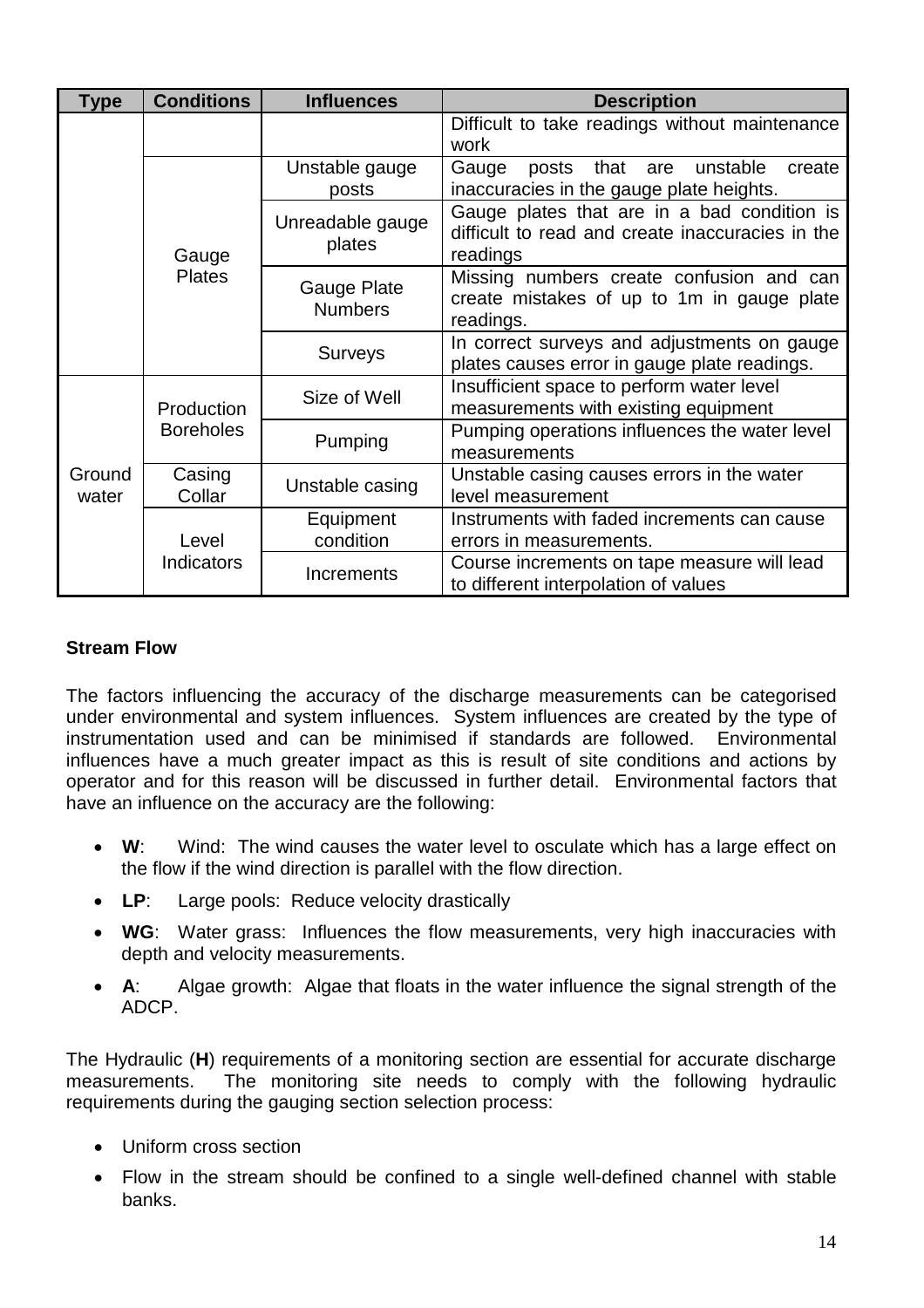- Bends upstream of site must be avoided if possible
- Steep slopes upstream should be avoided if possible.
- Avoid deep pools that can influence the flow
- Avoid prominent obstructions in a pool or excessive plant growth that can affect the flow pattern.
- Turbulence \ eddies must be avoided if possible.
- Negative \ back flow must be avoided at all times.

The abbreviations for the various factors as indicated in the above information (highlighted in bold) is shown in the gauging result tables indicating the various influences encountered at each site.

#### <span id="page-14-0"></span>**Water Quality**

- Instrument \ Sensor calibration.
- Compliance of water sampling procedure.
- The measurement location should be as close as practical to the mid-point of the stream.
- The sensors should be as close to the surface as possible.
- Turbulence (waves, eddies) at the surface should be avoided; the measurement point should be moved away from these areas as physical-chemical parameters will be affected.
- Standing water at the edges of streams should be avoided, as these are not representative of the stream.
- Deep pools with very low flow should be sampled as close as possible to the centre of the main pool.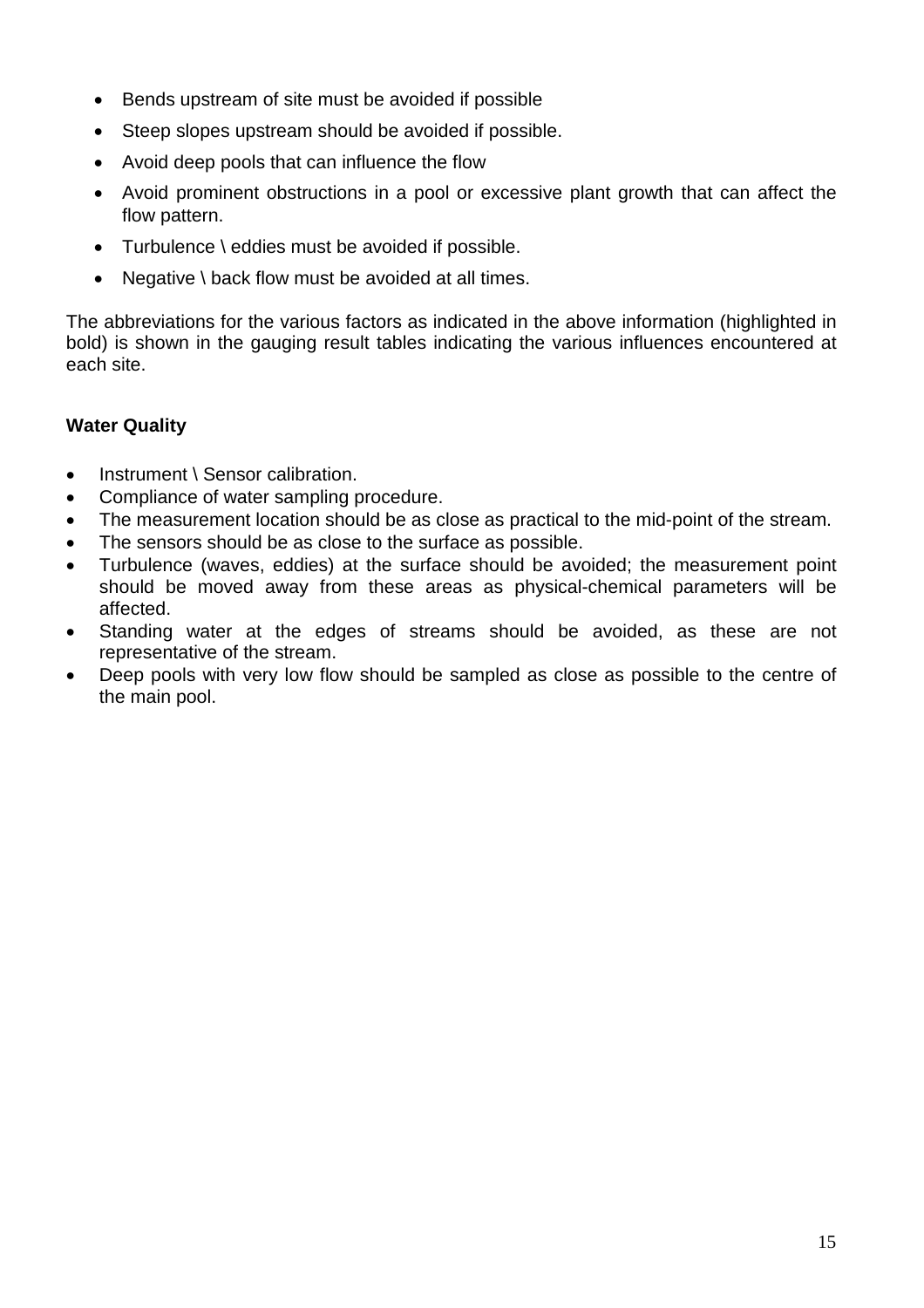# <span id="page-15-0"></span>**Appendix B – Water Levels**

| <b>Site</b><br><b>Number</b> | <b>Site Name</b>                                           | <b>Date</b> | <b>Time</b> | Level    | <b>Site</b><br><b>Influences</b> |
|------------------------------|------------------------------------------------------------|-------------|-------------|----------|----------------------------------|
| G8140001                     | Katherine River at Railway Bridge                          | 17/10/2013  | 0921        | 0.245    |                                  |
| G8140022                     | Katherine River at Nitmiluk Centre                         | 15/10/2013  | 1613        | $-1.618$ |                                  |
| G8140038                     | Daly River at Oolloo Road Crossing                         | 16/10/2013  | 1024        | 25.698   |                                  |
| G8140040                     | Daly River at Mount Nancar                                 | 18/10/2013  | 0953        | 1.920    |                                  |
| G8140042                     | Daly River at 2km downstream of<br><b>Beeboom Crossing</b> | 17/10/2013  | 0900        | 0.932    |                                  |
| G8140044                     | Flora River Upstream of Kathleen<br><b>Falls</b>           |             |             |          |                                  |
| G8140063                     | Douglas River Downstream Old<br>Douglas Homestead          | 14/10/2013  | 1402        | 0.710    |                                  |
| G8140067                     | Daly River at upstream Dorisvale<br>Crossing               | 07/10/2013  | 1354        | 1.798    |                                  |
| G8140068                     | King River D/S Victoria Highway                            | 08/10/2013  | 1442        | 0.484    |                                  |
| G8140098                     | Daly River @ Theyona Station                               | 15/10/2013  | 0928        | 1.414    |                                  |
| G8140157                     | Fergusson River upstream of Bondi<br>Creek                 | 10/10/2013  | 0916        | 2.580    |                                  |
| G8140159                     | Seventeen Mile Creek at Waterfall<br>View                  | 15/10/2013  | 1158        | 0.705    |                                  |
| G8140161                     | Green Ant Creek at Tipperary                               | 16/10/2013  | 1500        | 0.647    |                                  |
| G8140205                     | Flora River @ Upstream Stoney<br>Creek                     | 09/10/2013  | 1119        | 1.539    |                                  |
| G8140222                     | Katherine River @ Low Level<br><b>Bridge</b>               |             |             |          |                                  |
| G8140303                     | Katherine River at D/S King River                          | 08/10/2013  | 0959        | none     |                                  |
| G8140312                     | Katherine Hot Springs                                      | 25/10/2013  | 1030        | 0.600    |                                  |
| G8140325                     | Douglas River at Tipperary<br>Crossing                     | 17/10/2013  | 1048        | 2.148    |                                  |
| G8140347                     | Daly River at Florina Homestead<br>Crossing                | 17/10/2013  | 1303        | none     |                                  |
| G8140380                     | Fergusson River at Confluence<br>Daly River                | 16/10/2013  | 1716        | none     |                                  |
| G8140535                     | Katherine River @ Ironwood<br>Station                      | 14/10/2013  | 1538        | 1.315    |                                  |
| G8140536                     | Katherine River @ Wilden Station                           | 16/10/2013  | 1121        | 0.925    |                                  |
| G8140538                     | Douglas River @ Tippera<br>Waterhole                       | 17/10/2013  | 1432        | 2.060    |                                  |
| G8145747                     | King River 50 meters US from<br>Katherine River            | 08/10/2013  | 1054        | none     |                                  |
| G8145749                     | Stray Creek @ Fleming Road<br>Crossing                     | 16/10/2013  | 1338        | 2.450    |                                  |
|                              |                                                            |             |             |          |                                  |

Note: No water level measurements were performed at groundwater monitoring sites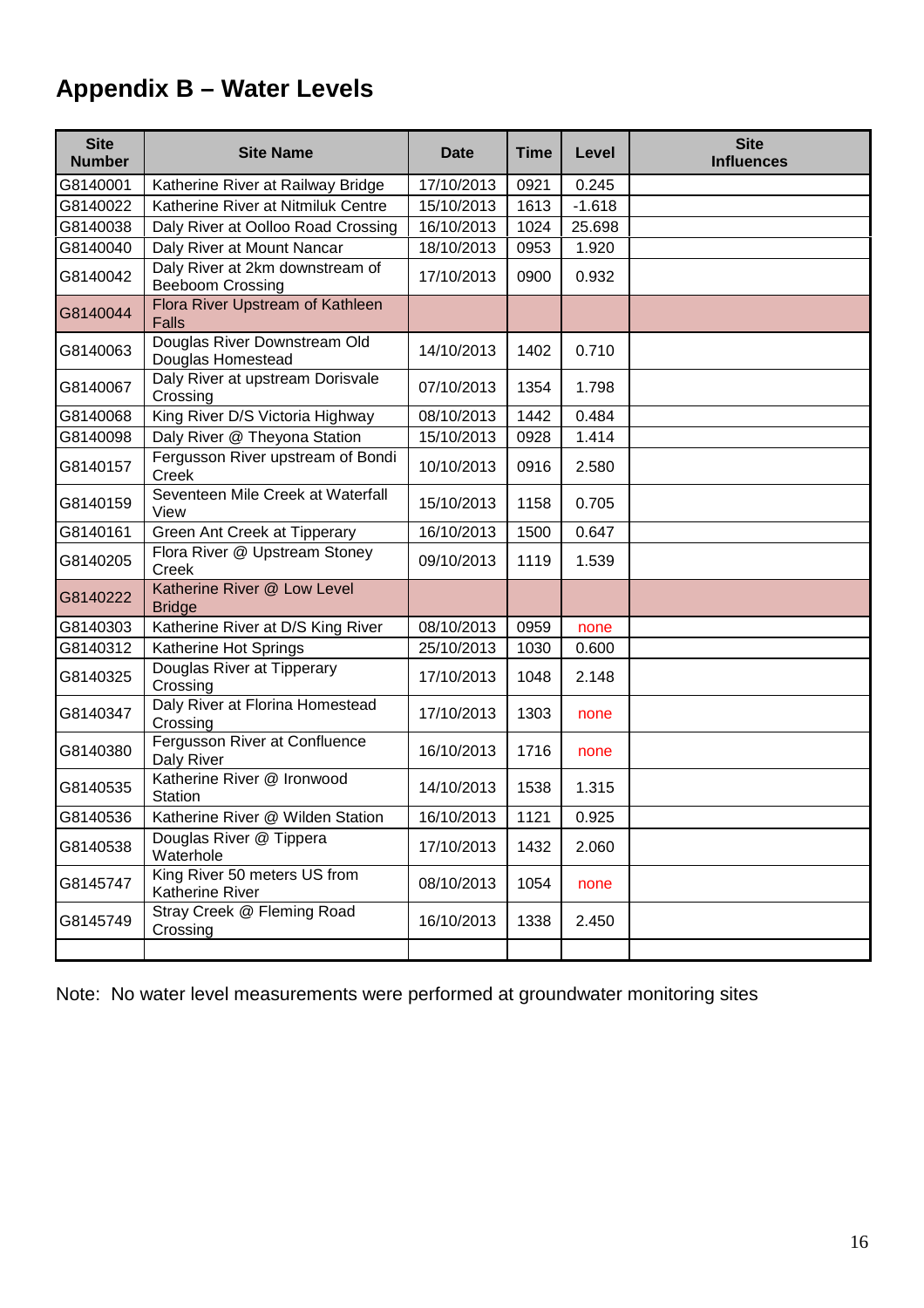# **Appendix C – Flow Measurements**

<span id="page-16-0"></span>

| <b>Site</b><br><b>Number</b> | <b>Site Name</b>                                       | <b>River</b><br><b>System</b> | <b>Flow</b><br>$m^3/s$ | <b>Date</b> | <b>Gauging</b><br><b>Instrument</b> | <b>Site</b><br><b>Influences</b> | Rating<br>Deviation% | <b>Comment</b> |
|------------------------------|--------------------------------------------------------|-------------------------------|------------------------|-------------|-------------------------------------|----------------------------------|----------------------|----------------|
| G8140001                     | Katherine River at Railway<br><b>Bridge</b>            | <b>Main Reach</b>             | 1.180                  | 17/10/2013  | <b>StreamPro</b>                    | None                             | $-5.72$              |                |
| G8140022                     | Katherine River at Nitmiluk<br>Centre                  | <b>Main Reach</b>             | 0.878                  | 15/10/2013  | <b>StreamPro</b>                    | None                             | $-13.41$             |                |
| G8140038                     | Daly River at Oolloo Road<br>Crossing                  | <b>Main Reach</b>             | 26.875                 | 16/10/2013  | <b>StreamPro</b>                    | W                                | $\mathbf{0}$         |                |
| G8140040                     | Daly River at Mount Nancar                             | <b>Main Reach</b>             | 33.100                 | 18/10/2013  | <b>StreamPro</b>                    |                                  | $-8.29$              |                |
| G8140042                     | Daly River at 2km<br>downstream of Beeboom<br>Crossing | <b>Main Reach</b>             | 30.400                 | 17/10/2013  | <b>StreamPro</b>                    |                                  | $-17.54$             |                |
| G8140044                     | Flora River Upstream of<br><b>Kathleen Falls</b>       | Tributary                     |                        |             |                                     |                                  |                      |                |
| G8140063                     | Douglas River Downstream<br>Old Douglas Homestead      | <b>Tributary</b>              | 0.958                  | 14/10/2013  | <b>StreamPro</b>                    | None                             | $-2.68$              |                |
| G8140067                     | Daly River at upstream<br>Dorisvale Crossing           | <b>Main Reach</b>             | 11.420                 | 07/10/2013  | <b>StreamPro</b>                    |                                  | $-2.76$              |                |
| G8140068                     | King River D/S Victoria<br>Highway                     | <b>Tributary</b>              | 0.008                  | 08/10/2013  | <b>Flow Tracker</b>                 |                                  |                      |                |
| G8140098                     | Daly River @ Theyona<br><b>Station</b>                 | <b>Main Reach</b>             | 22.869                 | 15/10/2013  | <b>StreamPro</b>                    | WG                               | 22.56                |                |
| G8140157                     | Fergusson River upstream<br>of Bondi Creek             | <b>Tributary</b>              | 0.465                  | 10/10/2013  | <b>StreamPro</b>                    |                                  | 12.41                |                |
| G8140159                     | Seventeen Mile Creek at<br><b>Waterfall View</b>       | <b>Tributary</b>              | 0.935                  | 15/10/2013  | <b>StreamPro</b>                    | None                             | 2.58                 |                |
| G8140161                     | Green Ant Creek at<br>Tipperary                        | <b>Tributary</b>              | 0.205                  | 16/10/2013  | <b>Flow Tracker</b>                 |                                  | $-26.51$             |                |
| G8140205                     | Flora River @ Upstream<br><b>Stoney Creek</b>          | <b>Tributary</b>              | 4.560                  | 09/10/2013  | Monitor 1200                        |                                  | $-1.14$              |                |
| G8140222                     | Katherine River @ Low<br>Level Bridge                  | <b>Main Reach</b>             |                        |             |                                     |                                  |                      |                |
| G8140303                     | Katherine River at D/S King<br>River                   | <b>Main Reach</b>             | 3.330                  | 08/10/2013  | <b>StreamPro</b>                    |                                  | 9999.99              |                |
| G8140312                     | Katherine Hot Springs                                  | <b>Spring</b>                 | 0.341                  | 25/10/2013  |                                     |                                  | 9999.99              |                |
| G8140325                     | Douglas River at Tipperary<br>Crossing                 | <b>Tributary</b>              | 2.534                  | 17/10/2013  | <b>StreamPro</b>                    | W                                | 4.9                  |                |

#### The descriptions of "Site Influence" indicators are documented in Section 4.2.1.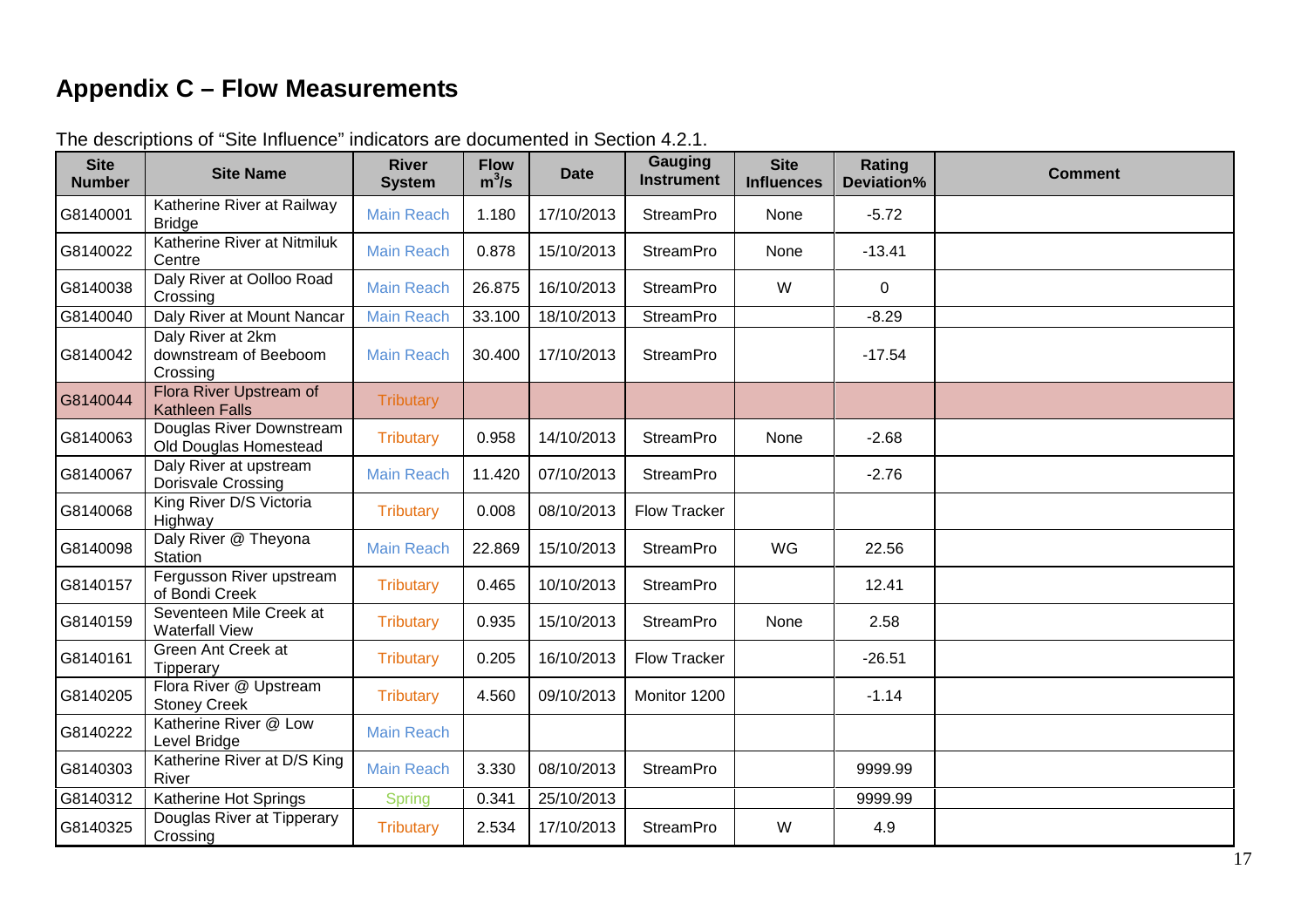| <b>Site</b><br><b>Number</b> | <b>Site Name</b>                                   | <b>River</b><br><b>System</b> | <b>Flow</b><br>$m^3/s$ | <b>Date</b> | <b>Gauging</b><br><b>Instrument</b> | <b>Site</b><br><b>Influences</b> | Rating<br>Deviation% | <b>Comment</b> |
|------------------------------|----------------------------------------------------|-------------------------------|------------------------|-------------|-------------------------------------|----------------------------------|----------------------|----------------|
| G8140347                     | Daly River at Florina<br><b>Homestead Crossing</b> | <b>Main Reach</b>             | 9.339                  | 17/10/2013  | <b>StreamPro</b>                    | None                             | 9999.99              |                |
| G8140380                     | Fergusson River at<br><b>Confluence Daly River</b> | <b>Tributary</b>              | 1.019                  | 16/10/2013  | <b>StreamPro</b>                    | None                             | 9999.99              |                |
| G8140535                     | Katherine River @<br><b>Ironwood Station</b>       | <b>Main Reach</b>             | 0.527                  | 14/10/2013  | <b>StreamPro</b>                    | None                             | 35.85                |                |
| G8140536                     | Katherine River @ Wilden<br>Station                | <b>Main Reach</b>             | 3.028                  | 16/10/2013  | <b>StreamPro</b>                    | None                             | 10.63                |                |
| G8140538                     | Douglas River @ Tippera<br>Waterhole               | <b>Tributary</b>              | 2.291                  | 17/10/2013  | <b>StreamPro</b>                    | W                                | 4.33                 |                |
| G8145747                     | King River 50 meters US<br>from Katherine River    | <b>Tributary</b>              | 0.180                  | 08/10/2013  | <b>StreamPro</b>                    |                                  | 9999.99              |                |
| G8145749                     | Stray Creek @ Fleming<br>Road Crossing             | <b>Tributary</b>              | 0.489                  | 16/10/2013  | <b>StreamPro</b>                    | None                             | 9999.99              |                |